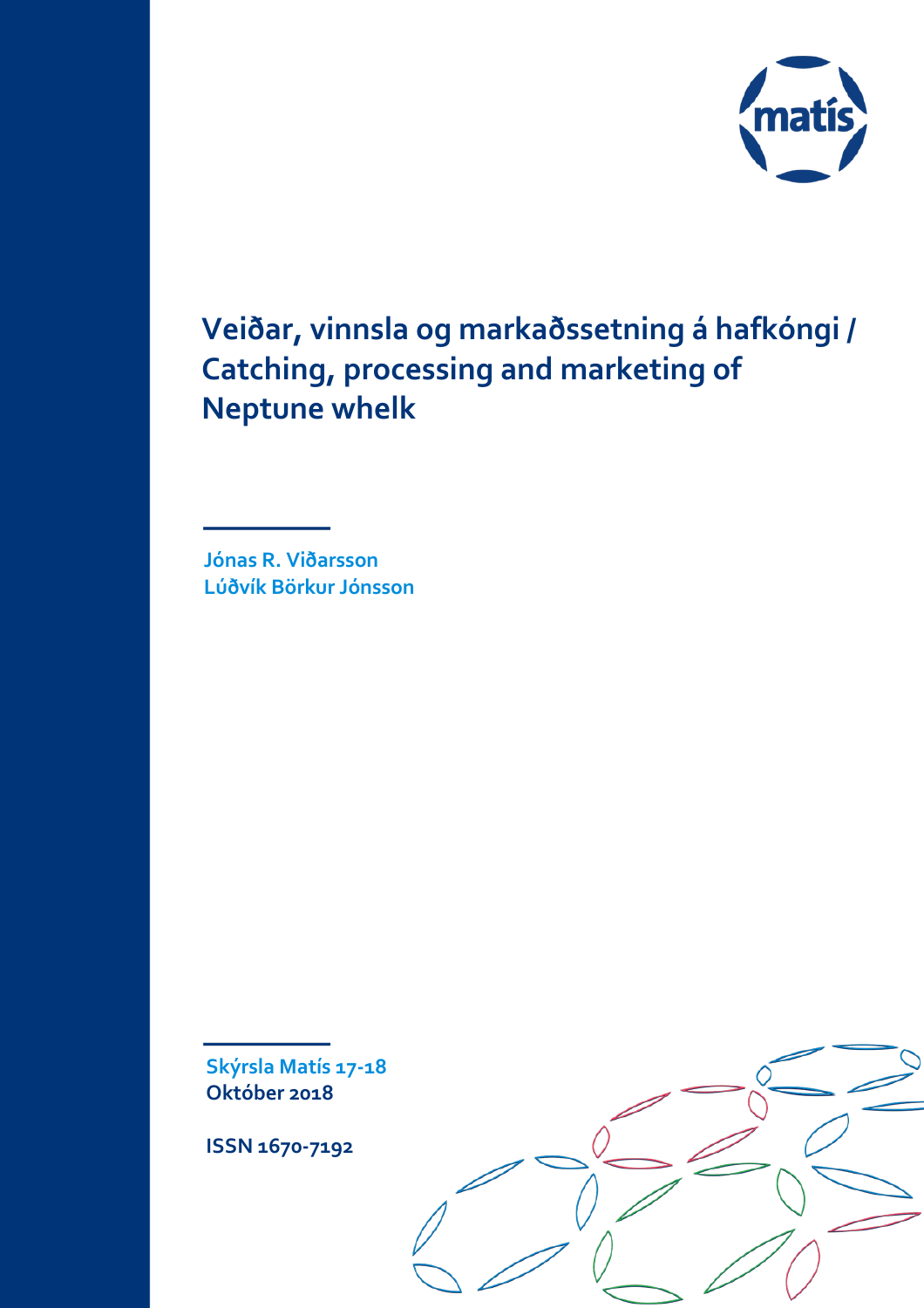# **Skýrsluágrip Matís ohf**<br>Icelandic Food and Biotech R&D



## **Report summary**

| Titill / Title           | Veiðar, vinnsla og markaðssetning á hafkóngi /                                                                                                                                                                                                                                                                                                                                                                                                                                                                                                                                                                                                                                                                                                                                                                                                                                                                                                                                                                                                                                                                                                                                                                                                                                                                                                                                                                               |                     |              |  |  |
|--------------------------|------------------------------------------------------------------------------------------------------------------------------------------------------------------------------------------------------------------------------------------------------------------------------------------------------------------------------------------------------------------------------------------------------------------------------------------------------------------------------------------------------------------------------------------------------------------------------------------------------------------------------------------------------------------------------------------------------------------------------------------------------------------------------------------------------------------------------------------------------------------------------------------------------------------------------------------------------------------------------------------------------------------------------------------------------------------------------------------------------------------------------------------------------------------------------------------------------------------------------------------------------------------------------------------------------------------------------------------------------------------------------------------------------------------------------|---------------------|--------------|--|--|
|                          | Catching, processing and marketing of Neptune whelk                                                                                                                                                                                                                                                                                                                                                                                                                                                                                                                                                                                                                                                                                                                                                                                                                                                                                                                                                                                                                                                                                                                                                                                                                                                                                                                                                                          |                     |              |  |  |
| Höfundar / Authors       | Jónas R. Viðarsson <sup>1</sup> og Lúðvík Börkur Jónsson <sup>2</sup>                                                                                                                                                                                                                                                                                                                                                                                                                                                                                                                                                                                                                                                                                                                                                                                                                                                                                                                                                                                                                                                                                                                                                                                                                                                                                                                                                        |                     |              |  |  |
| Skýrsla / Report no.     | $17 - 18$                                                                                                                                                                                                                                                                                                                                                                                                                                                                                                                                                                                                                                                                                                                                                                                                                                                                                                                                                                                                                                                                                                                                                                                                                                                                                                                                                                                                                    | Útgáfudagur / Date: | Október 2018 |  |  |
| Verknr. / Project no.    | 2001-2069                                                                                                                                                                                                                                                                                                                                                                                                                                                                                                                                                                                                                                                                                                                                                                                                                                                                                                                                                                                                                                                                                                                                                                                                                                                                                                                                                                                                                    |                     |              |  |  |
| Styrktaraðilar /Funding: | AVS rannsóknasjóður (smáverkefni S 12 002-12)                                                                                                                                                                                                                                                                                                                                                                                                                                                                                                                                                                                                                                                                                                                                                                                                                                                                                                                                                                                                                                                                                                                                                                                                                                                                                                                                                                                |                     |              |  |  |
| Ágrip á íslensku:        | Hafkóngur (Neptunea despecta) er kuðungur sem líkist beitukóng, en er þó<br>nokkuð stærri og heldur sig yfirleitt á meira dýpi. Talið er að hafkóngur sé í<br>veiðanlegu magni víða hér við land og að stofninn þoli töluverða veiði.<br>Hafrannsóknarstofnun hefur skráð upplýsingar um hafkóng úr humarleiðöngrum<br>til fjölda ára sem benda til talsverðs þéttleika víða í kringum landið.<br>Árið 2012 fékk Sægarpur ehf. á Grundarfirði styrk frá AVS rannsóknarsjóð í<br>Sjávarútvegi til að kanna möguleika á veiðum, vinnslu og útflutningi á hafkóngi.<br>Um var að ræða svokallað smáverkefni eða forverkefni. Verkefninu var skipt upp<br>í verkþætti er sneru að kortlagningu útbreiðslu og tilraunaveiðum,<br>vinnslutilraunum, efnamælingum og markaðsrannsókn. Svo fór hins vegar að<br>Sægarpur ehf. varð gjaldþrota á verkefnistímanum og segja má að verkefnið hafi<br>að nokkur leyti dagað uppi í framhaldi af því. En þar sem stórum hluta verkefnisins<br>var lokið þegar Sægarpur fór í þrot þykir höfundum nú rétt og skylt að greina<br>opinberlega frá framgangi og helstu niðurstöðum verkefnisins. Þar að auki er hér<br>greint frá þeim tilraunum sem fyrirtækið Royal Iceland hf. hefur staðið að í<br>tengslum við veiðar og vinnslu á hafkóngi, en Royal Iceland keypti eignir þrotabús<br>Sægarps árið 2014 og hefur frá þeim tíma meðal annars stundað veiðar og vinnslu<br>á beitukóngi. |                     |              |  |  |
|                          |                                                                                                                                                                                                                                                                                                                                                                                                                                                                                                                                                                                                                                                                                                                                                                                                                                                                                                                                                                                                                                                                                                                                                                                                                                                                                                                                                                                                                              |                     |              |  |  |
|                          | Helstu niðurstöður kortlagningar útbreiðslu og tilraunaveiða voru heldur<br>takmarkaðar, þar sem upplýsingar um hafkóng sem meðafla við aðrar veiðar eru<br>af skornum skammti og tegundinni hefur verið gefinn lítill gaumur við rannsóknir<br>Hafrannsóknarstofnunar. Tilraunaleiðangur sem verkefnið stóð fyrir skilaði einnig<br>mjög litlum niðurstöðum. Niðurstöður vinnslutilrauna sýndu að unnt er að<br>fjarlægja eiturkirtla hafkóngsins og að mögulegt er að mæla hvort tetramine<br>(eitrið) finnist í afurðum, en það útheimtir hins vegar ærinn tilkostnað.<br>Niðurstöður grunn-markaðskönnunar benda til að hægt sé að selja<br>hafkóngsafurðir, þá sér í lagi á vel borgandi mörkuðum í Asíu. En þar sem<br>hafkóngurinn er ekki þekktur á mörkuðum í Asíu og það er alltaf til staðar hætta<br>á tetramine eitrunum, þá er markaðssetning á afurðunum miklum vandkvæðum<br>bundin.                                                                                                                                                                                                                                                                                                                                                                                                                                                                                                                         |                     |              |  |  |
|                          | Ljóst er að þörf er á umtalsvert meiri rannsóknum í allri virðiskeðjunni áður en<br>unnt er að fullyrða nokkuð um hvort og hve mikil tækifæri liggja í veiðum og<br>vinnslu hafkóngs hér á landi.                                                                                                                                                                                                                                                                                                                                                                                                                                                                                                                                                                                                                                                                                                                                                                                                                                                                                                                                                                                                                                                                                                                                                                                                                            |                     |              |  |  |
| Lykilorð á íslensku:     | Hafkóngur, beitukóngur, veiðar, vinnsla, markaðssetning                                                                                                                                                                                                                                                                                                                                                                                                                                                                                                                                                                                                                                                                                                                                                                                                                                                                                                                                                                                                                                                                                                                                                                                                                                                                                                                                                                      |                     |              |  |  |

 $1$  Matís ohf.

<span id="page-1-1"></span><span id="page-1-0"></span><sup>2</sup> Royal Iceland hf.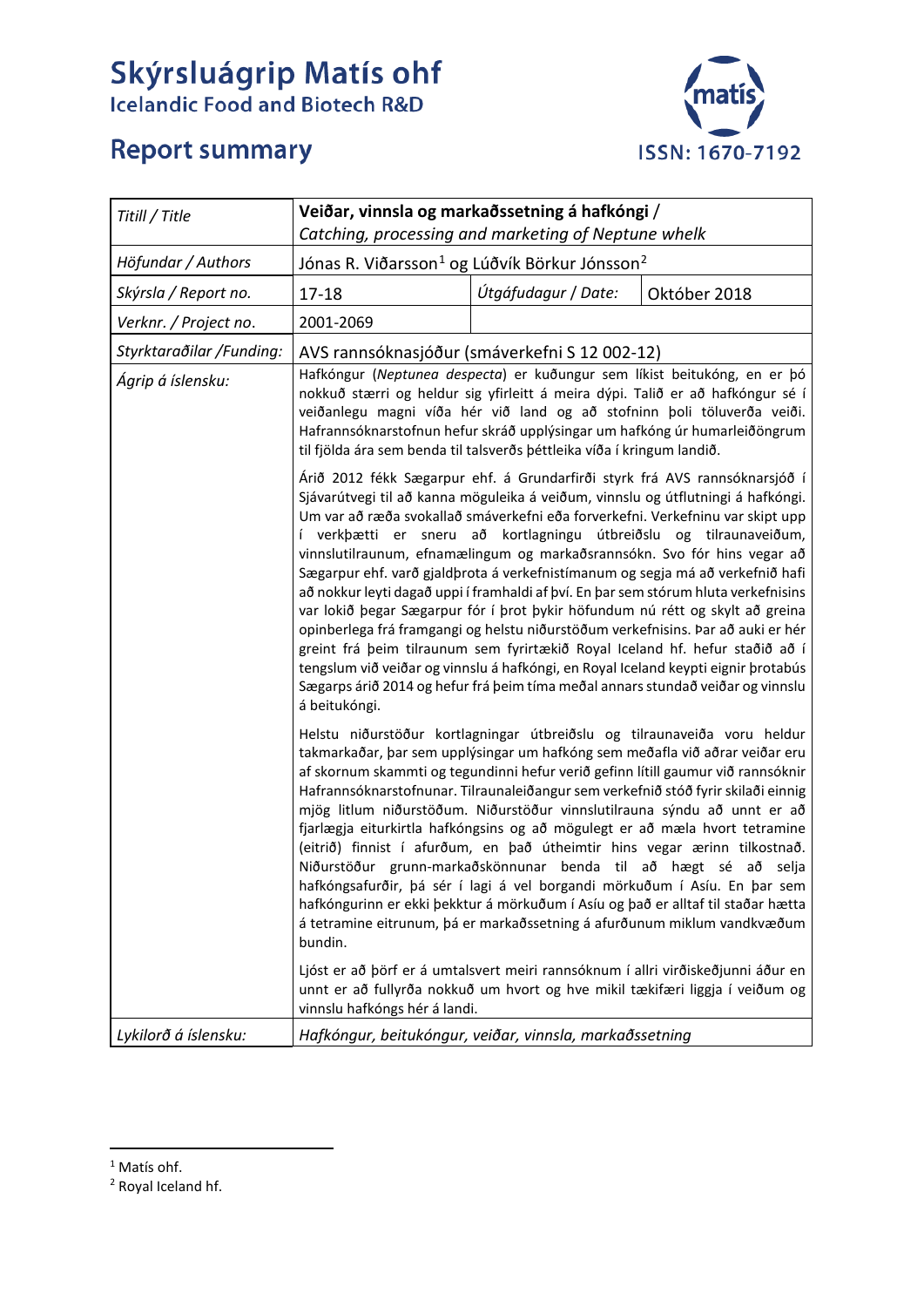# Skýrsluágrip Matís ohf<br>Icelandic Food and Biotech R&D

## **Report summary**



| Summary in English: | Neptune whelk (Neptunea despecta) is a gastropod that looks a lot like the<br>common whelk, but is though considerably larger and is usually found in deeper<br>water. Neptune whelk is believed to be in significant volume in Icelandic waters,<br>but concreate knowledge on stock size and distribution is however lacking.                                                                                                                                                                                                                                                                                                                                                                                                                                                                                                                                                                                                                                                                                                                                                                                                                                                                                                                                                                                                                                                                                                                                                                                                                                                                                                                                                                                            |
|---------------------|----------------------------------------------------------------------------------------------------------------------------------------------------------------------------------------------------------------------------------------------------------------------------------------------------------------------------------------------------------------------------------------------------------------------------------------------------------------------------------------------------------------------------------------------------------------------------------------------------------------------------------------------------------------------------------------------------------------------------------------------------------------------------------------------------------------------------------------------------------------------------------------------------------------------------------------------------------------------------------------------------------------------------------------------------------------------------------------------------------------------------------------------------------------------------------------------------------------------------------------------------------------------------------------------------------------------------------------------------------------------------------------------------------------------------------------------------------------------------------------------------------------------------------------------------------------------------------------------------------------------------------------------------------------------------------------------------------------------------|
|                     | In 2012 the company Sægarpur Itd., which was during that time catching,<br>processing and exporting common whelk, received funding from AVS research<br>fund to do some initial investigation on the applicability of catching, processing<br>and marketing Neptune whelk. Sægarpur did however run into bankruptcy<br>before the project ended. The project has therefore been somewhat dormant<br>since 2013. The company Royal Iceland Itd. did though buy the bankrupt estate<br>of Sægarpur and has to a point continued with exploring opportunities in catching<br>and processing Neptune whelk. The authors of this report do now want to make<br>public the progress and main results of the project, even though the project<br>owner (Sægarpur) is no longer in operation.                                                                                                                                                                                                                                                                                                                                                                                                                                                                                                                                                                                                                                                                                                                                                                                                                                                                                                                                      |
|                     | The project was broken into three parts i.e. mapping of distribution, processing<br>experiments and initial market research. The main results of the mapping<br>exercise showed that very little knowledge is available on distribution of Neptune<br>whelk in Icelandic waters and data on Neptune whelk by-catches is almost none-<br>existent. The Marine Research Institute has as well awarded very little attention<br>to the species in its research. The project organised a research cruse, where a<br>fishing vessel operating a sea cucumber dredge tried fishing for Neptune whelk<br>in 29 different locations; but with very little success. The results of the processing<br>experiments showed that it is possible to remove the poison glands from the<br>Neptune whelk, bot mechanically and manually. It also showed that the products<br>can be measured for the presence of tetramine (poison). Both the processing and<br>the measurements do however require significant efforts and cost. The initial<br>marketing research indicated that there are likely markets for Neptune whelk<br>products. These markets are primarily in Asia and some of them are high-paying<br>markets. The efforts of Royal Iceland in marketing the Neptune whelk have<br>though shown that this is a difficult product to market, especially because the<br>Neptune whelk is unknown on the Asian markets and there is always a possibility<br>of a tetramine poisoning.<br>It is clear that much more research is necessary throughout the entire value chain<br>before it is possible to say with level of certainty if and how much opportunities<br>are in catching and processing of Neptune whelk in Iceland. |
| English keywords:   | Neptune whelk, common whelk, catching, processing, marketing                                                                                                                                                                                                                                                                                                                                                                                                                                                                                                                                                                                                                                                                                                                                                                                                                                                                                                                                                                                                                                                                                                                                                                                                                                                                                                                                                                                                                                                                                                                                                                                                                                                               |

© Copyright Matís ohf / Matis - Food Research, Innovation & Safety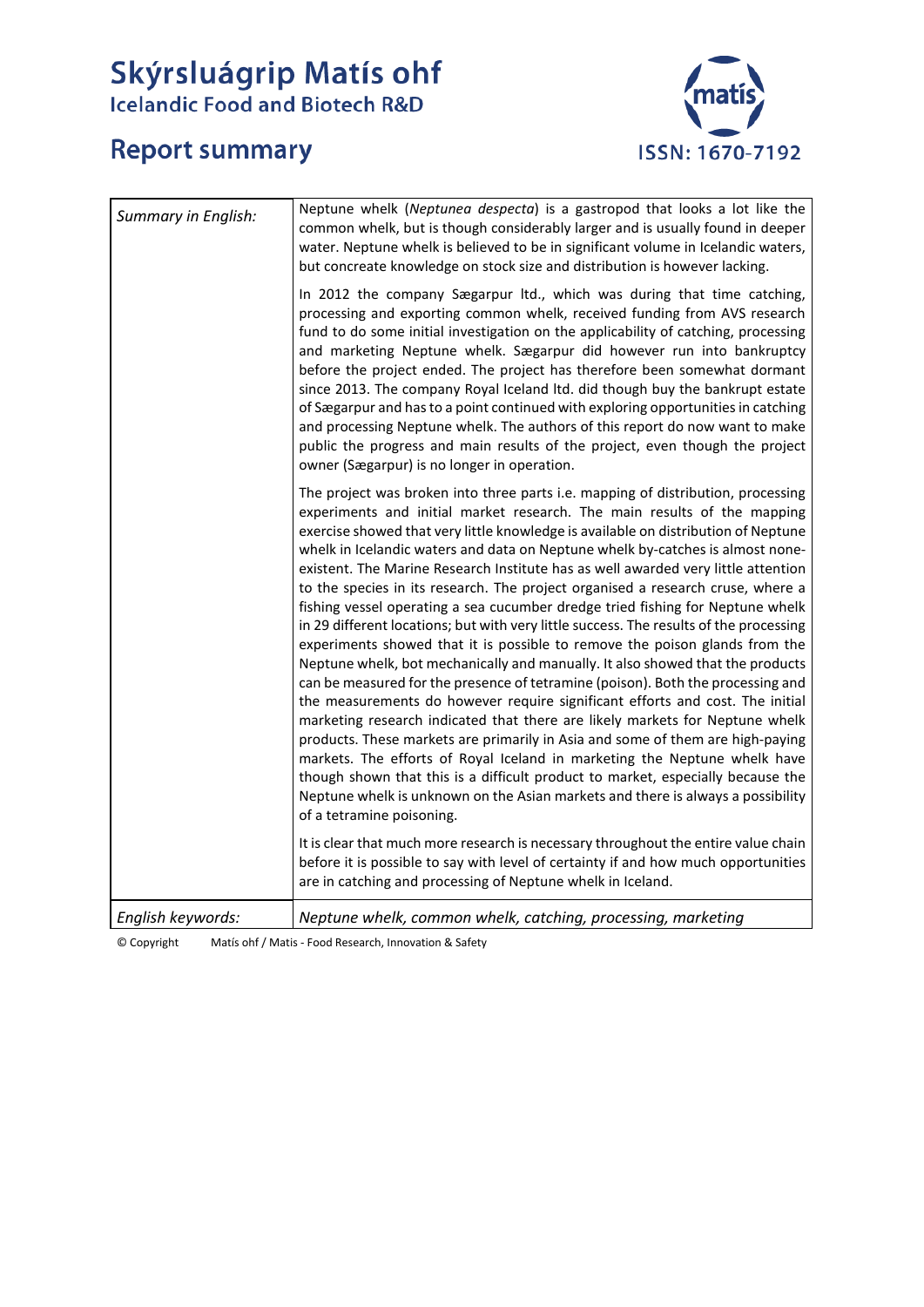# Efnisyfirlit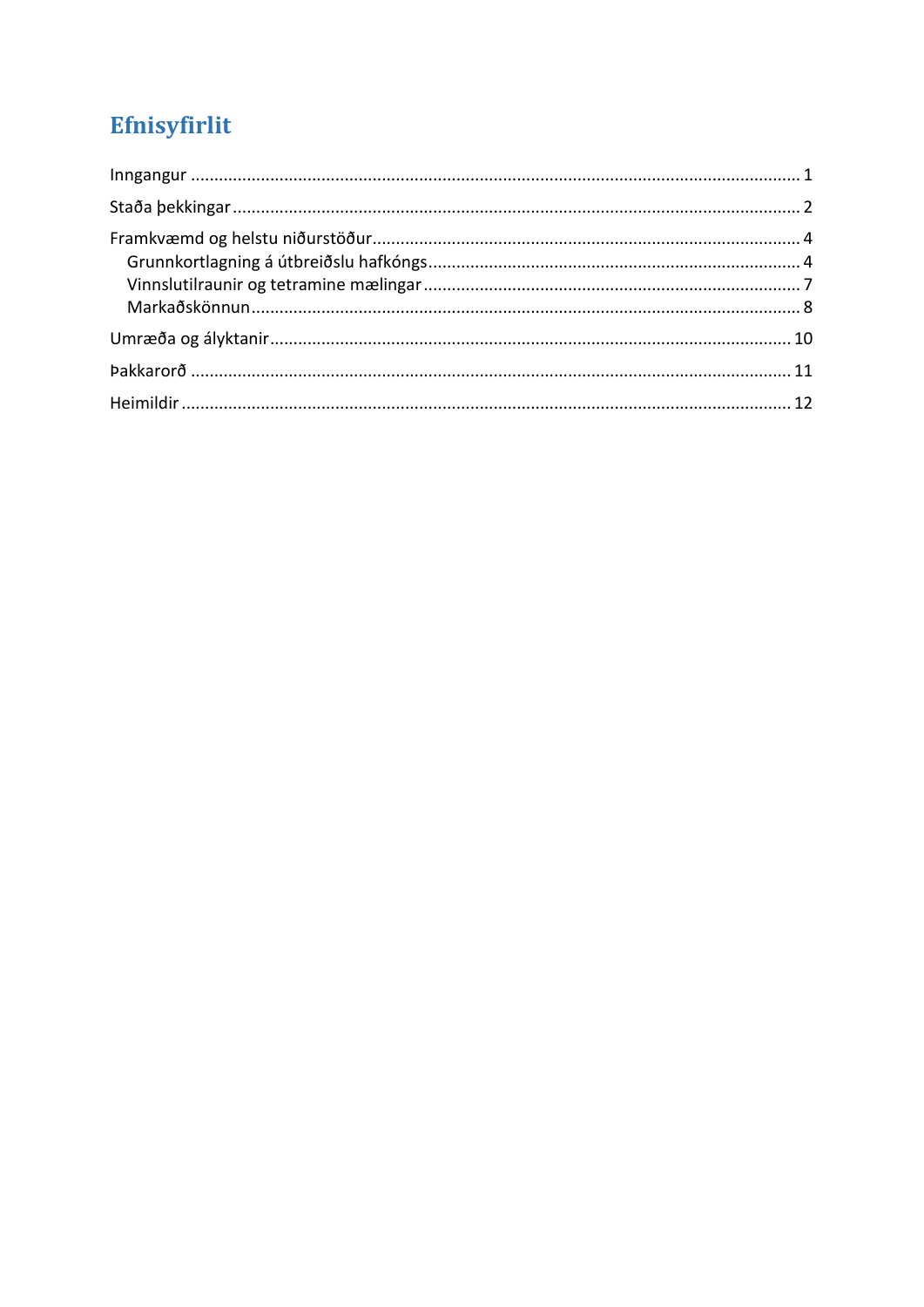#### <span id="page-4-0"></span>**Inngangur**

Hafkóngur (*Neptunea despecta*) er kuðungur sem líkist beitukóng, en er þó nokkuð stærri og heldur sig yfirleitt á meira dýpi. Talið er að hafkóngur sé í veiðanlegu magni víða hér við land og að stofninn þoli töluverða veiði. Hafrannsóknarstofnun hefur skráð upplýsingar um hafkóng úr humarleiðöngrum til fjölda ára sem benda til talsverðs þéttleika víða í kringum landið. Árið 2012 fékk Sægarpur ehf. á Grundarfirði styrk frá AVS rannsóknarsjóð í Sjávarútvegi til að kanna möguleika á veiðum, vinnslu og útflutningi á hafkóngi. Um var að ræða svokallað smáverkefni eða forverkefni. Verkefninu var skipt upp í verkþætti er sneru að tilraunaveiðum, vinnslutilraunum, efnamælingum og markaðsrannsókn. Svo fór hins vegar að Sægarpur ehf. varð gjaldþrota á verkefnistímanum og segja má að verkefnið hafi dagað uppi í framhaldi af því. En þar sem stórum hluta verkefnisins var lokið þegar Sægarpur fór í þrot þykir höfundum nú rétt og skylt að greina opinberlega frá framgangi og helstu niðurstöðum verkefnisins, sem gert er í þessari skýrslu. Að auki er í þessari skýrslu greint frá þeim tilraunum sem fyrirtækið Royal Iceland hf. hefur staðið að í kringum veiðar, vinnslu og markaðssetningu á hafkóngi. En Royal Iceland keypti eignir þrotabús Sægarps árið 2014 og hefur frá þeim tíma meðal annars stundað veiðar og vinnslu á beitukóngi.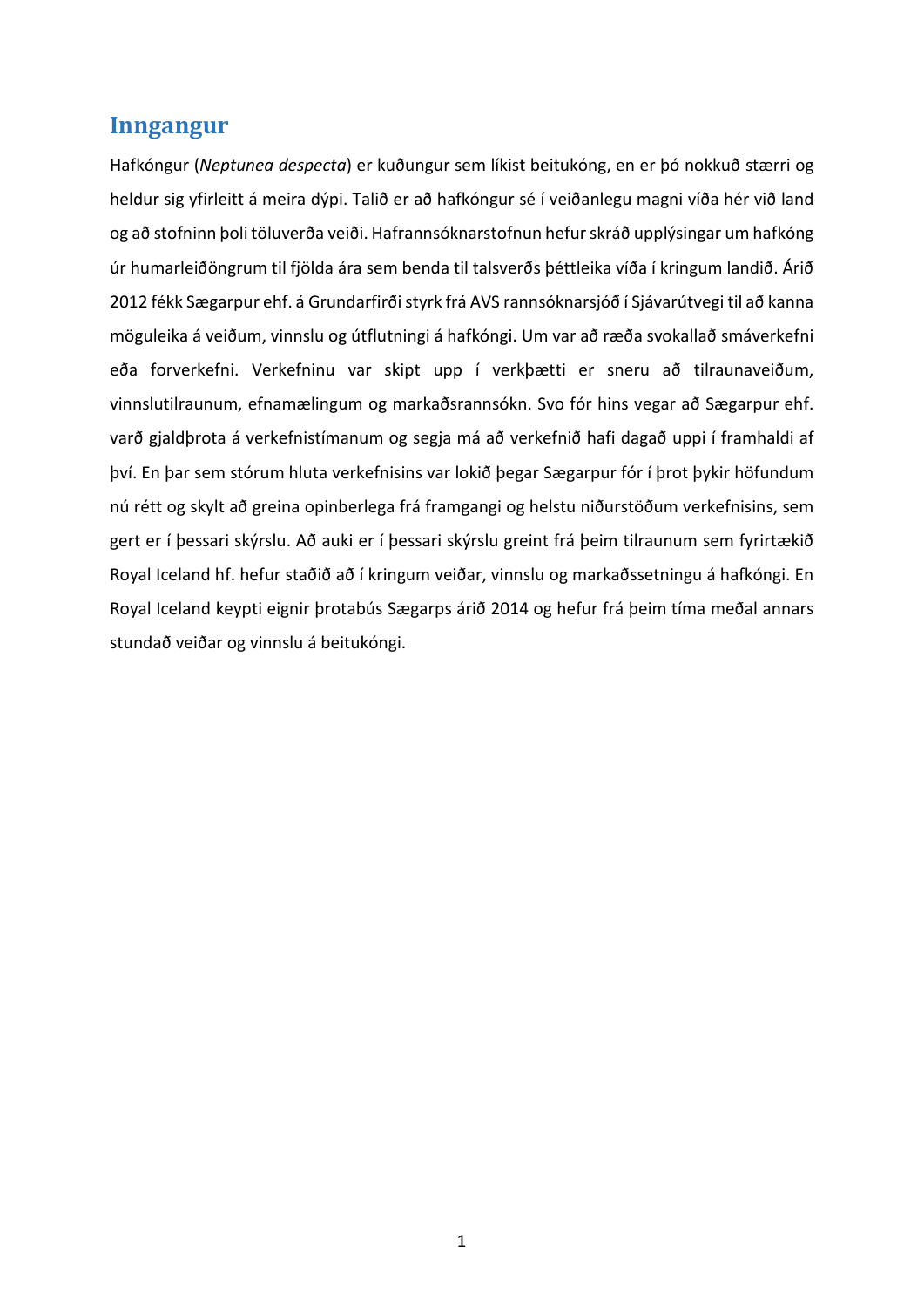## <span id="page-5-0"></span>**Staða þekkingar**

Hafkóngur (*Neptunea* despecta) er kuðungur sem líkist beitukóng, en er þó nokkuð stærri og heldur sig yfirleitt á meira dýpi. Breidd fullvaxins hafkóngs er um 8 cm og hæð hans getur verið 12-20 cm, en til samanburðar er fullvaxin beitukóngur 7-10 cm á hæð (Karl Gunnarsson og Sólmundur Tr. Einarsson, 2000). Hafkóngur er algengur um allt N-Atlantshaf, frá Svalbarða og suður til Hjaltlands. Hann er í töluverðum mæli við Ísland, Færeyjar, Grænland og við austurströnd Kanada og Bandaríkjanna, eins og sjá má á mynd 1.



*Mynd 1: Útbreiðslusvæði hafkóngs*

Hafkóngur finnst á 15-1400 metra dýpi á mjúkum botni umhverfis allt landið. Takmarkaðar rannsóknir hafa þó verið gerðar á magni og útbreiðslu, vitað er þó um nokkur svæði umhverfis landið þar sem töluvert hefur orðið vart við hafkóng sem meðafla. Hafrannsóknarstofnun hefur skráð upplýsingar um hafkóng úr humarleiðöngrum til fjölda ára og hefur hafkóngur sem meðafli í Jökuldýpi og Eldeyjabanka verið umtalsverður, eða 100-200 stk. á togmílu (Jónas Páll Jónasson, 2018). Það er þó full ljóst að frekari rannsókna er þörf áður en hægt er að gefa út veiðiráðgjöf.

Hafkóngur hefur að takmörkuðu leyti verið veiddur hér við land fram að þessu og er í óverulegum mæli veiddur til matar í Evrópu. Helsta ástæða þess að hafkóngur er ekki nýttur meira en raun ber vitni er að í honum er eiturkirtill sem inniheldur tetramine. Kuðungurinn notar þetta eitur til að lama bráð sína og sé kirtillinn ekki fjarlægður fyrir neyslu getur hann valdið eituráhrifum sem leitt geta til dauða. Þekkt eru nokkur tilvik þar sem eitrun af þessum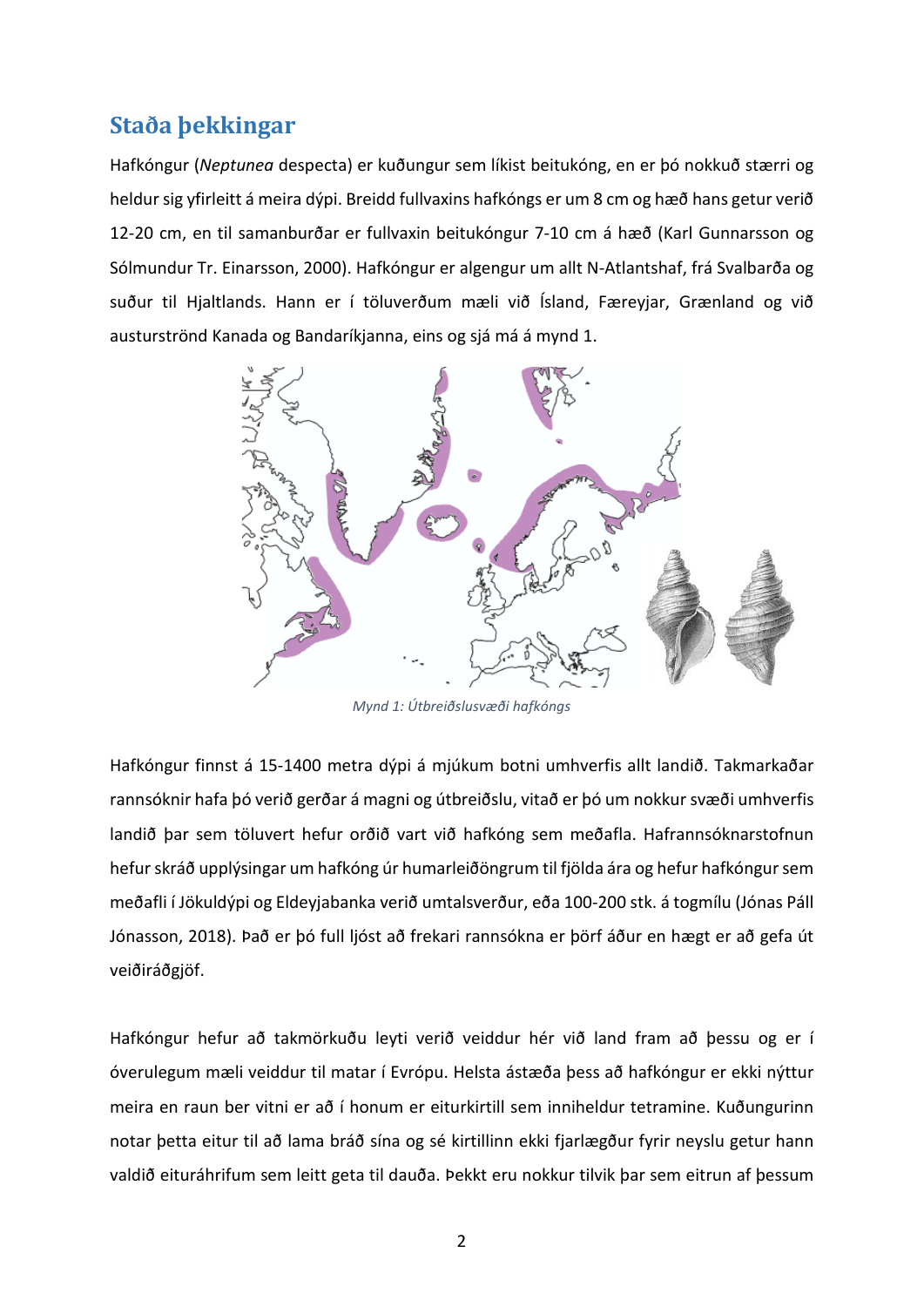völdum hefur komið fram, bæði hérlendis og erlendis. Rannsóknir sem framkvæmdar hafa verið á tetramine í hafkóngi benda til þess að magn eiturs geti verið breytilegt eftir árstíma, dýpi og búsvæði (Kim J.H. o.fl., 2009; Power A.j., o.fl., 2002). Þær sýna einnig að tetramine mælist eingöngu í eiturkirtlinum, en ekki í vöðvanum sjálfum.

Lítið er vitað um markaðsaðstæður fyrir afurðir unnar úr hafkóngi. Líklegt þykir að ef hægt sé að tryggja öryggi afurðanna þ.e.a.s. að víst sé að ekki leynist tetramine í vörunni, þá eigi að vera mögulegt að fá nokkuð gott verð fyrir kjötið. Mikil eftirspurn er víða í Asíu eftir kuðungum, sniglum og skeljum, en hafkóngur gæti verið álitleg staðkvæmdarvara fyrir vinsælar kuðungategundir sem meðal annars eru notaðar sushi og önnur dýrari matvæli. Hafkóngur þykir bragðgóður og sérlega fallegur í útliti, en útlitið skiptir miklu máli á kröfuhörðum mörkuðum í Asíu.

Í eftirfarandi kafla er fjallað um framkvæmd og helstu niðurstöður rannsóknarverkefnis þar sem möguleikar á veiðum, vinnslu og markaðssetningu á hafkóngi voru kannaðir.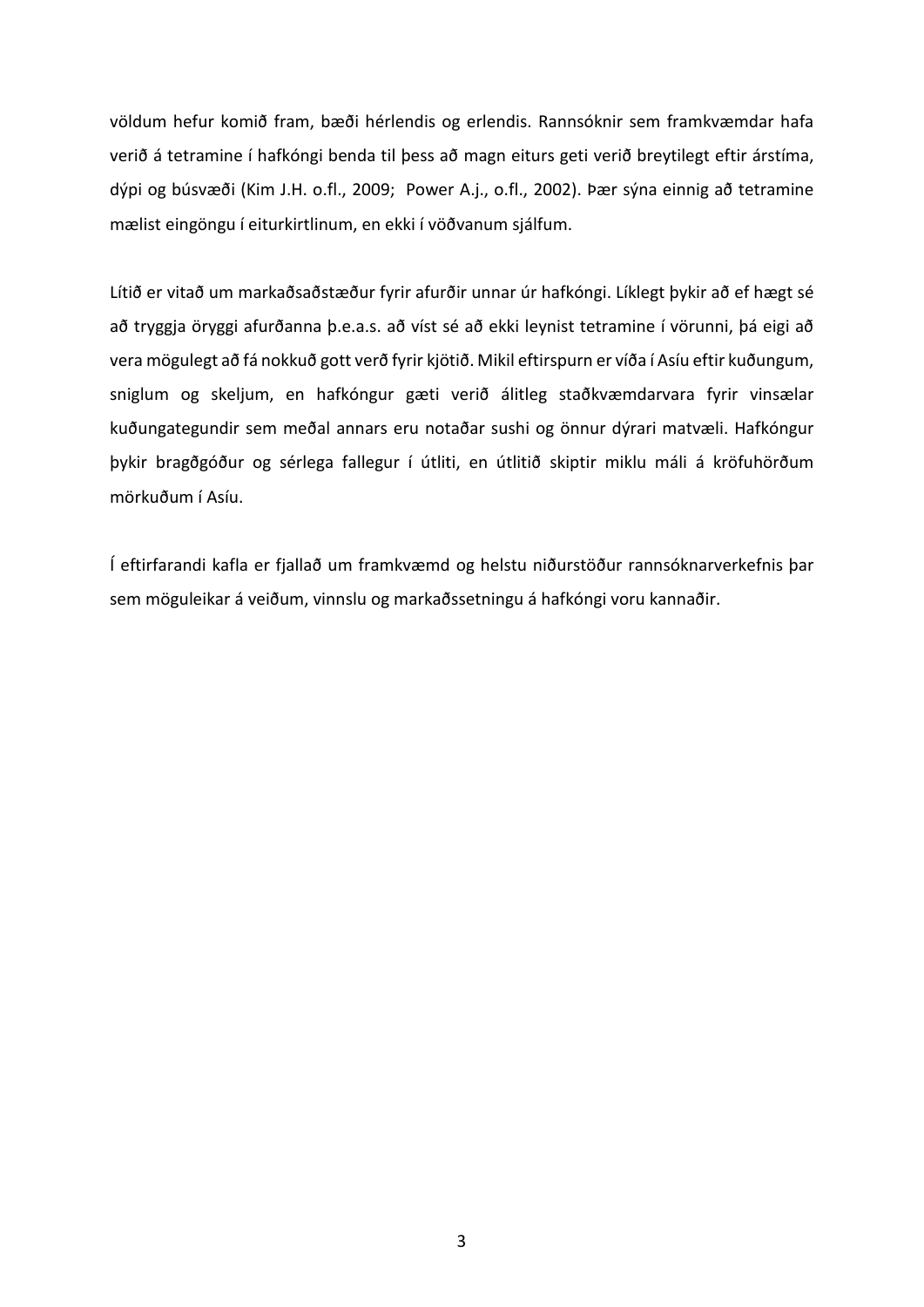#### <span id="page-7-0"></span>**Framkvæmd og helstu niðurstöður**

Árið 2012 fékk Sægarpur ehf. á Grundarfirði styrk frá AVS rannsóknarsjóð í sjávarútvegi til að kanna möguleika á veiðum, vinnslu og útflutningi á hafkóngi. Um var að ræða svokallað smáverkefni eða forverkefni. Verkefninu var skipt upp í þrjá verkþætti er sneru að 1) grunnkortlagningu á útbreiðslu með tilraunaleiðangri, 2) vinnslutilraunum þar sem prófað var að fjarlægja eiturkirtla og mæla tetramine í afurðum, og 3) bráðabirgðamarkaðsrannsókn.

#### <span id="page-7-1"></span>Grunnkortlagning á útbreiðslu hafkóngs

Verkþátturinn skiptist í tvo undirverkþætti þar sem annars vegar var rætt við sjómenn og ýmsa sérfræðinga um útbreiðslu hafkóngs umhverfis landið og hins vegar tilraunaleiðangur þar sem teknar voru 29 sköfur með sæbjúgnaplóg í Jökuldýpi og Eldeyjarbanka.

Viðtöl við sjómenn og aðra sérfræðinga skiluðu takmörkuðum upplýsingum. Humarsjómenn könnuðust eitthvað við að hafa fengið kuðunga í veiðarfærin, en höfðu þó gefið því lítinn gaum og gátu ekki sagt til um hverskonar kuðunga hafi verið um að ræða. Sérfræðingar hjá Hafrannsóknastofnun höfðu lítillega kannað útbreiðslu hafkóngs samhliða humarrannsóknum, en það var helst á Eldeyjarbanka og í Jökuldýpi sem þeir höfðu orðið varir við hafkóng í verulegum mæli, eða allt að 200 stk. á togmílu (Jónas Páll Jónasson, 2018).

Á tímabilinu 22. – 24. maí 2012 fór Tungufell BA-326 í tilraunaleiðangur vestur af Faxaflóa til að kanna útbreiðslu hafkóngs á svæðinu frá Eldey að Snæfellsnesi, á veiðislóðum þar sem líklegt þótti að beitukóngur væri í veiðanlegu magni. Í leiðangrinum tók Tungufellið 29 sköfur með sæbjúgnaplóg. Plógurinn var 2.5 metrar á breidd og var dregið í 0.5-1.2 sjómílur í hverju togi. Plógurinn dregst þétt við botninn og því töldu verkefnisaðilar að allur hafkóngur sem hugsanlega gæti verið á svæðinu hefði átt að nást í veiðarfærið. Á mynd 2 má sjá Tungufellið og plóginn sem notaður var.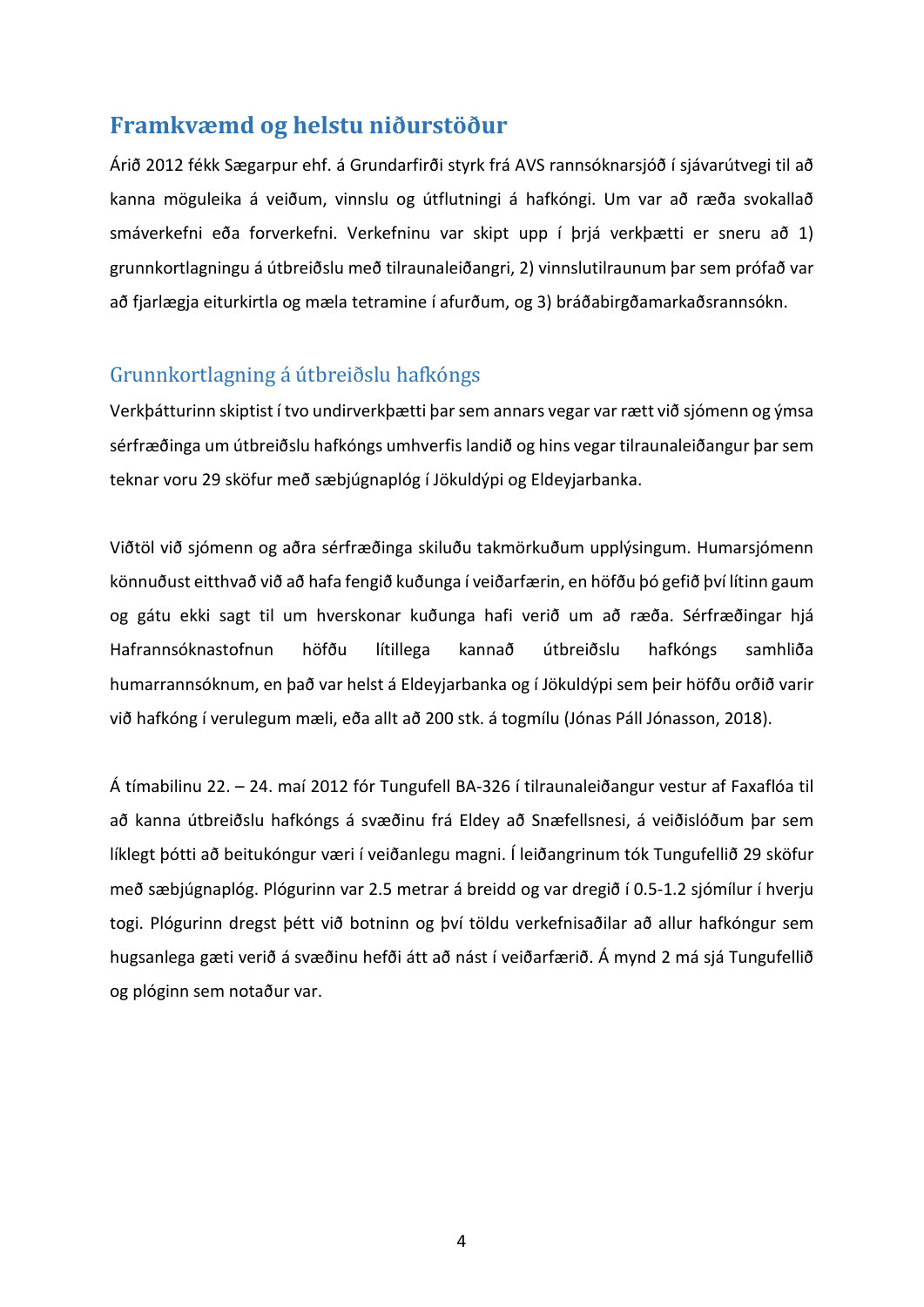

*Mynd 2: Tungufell BA og plógurinn*

Dregið var á og í kringum humarbleyðurnar við Eldey og Jökuldýpi, ásamt því sem dregið var upp eftir línunni sem heimilt er að veiða út af Faxaflóa. Veitt var á 50-100 faðma dýpi og prufaðir voru mismunandi gerðir botnlaga. Á mynd 3 má sjá hvar togin voru tekin.



*Mynd 3: Staðsetning toga*

Veður var gott þegar veiðarnar fóru fram og náðist að draga öll þau svæði sem lagt var upp með að kanna.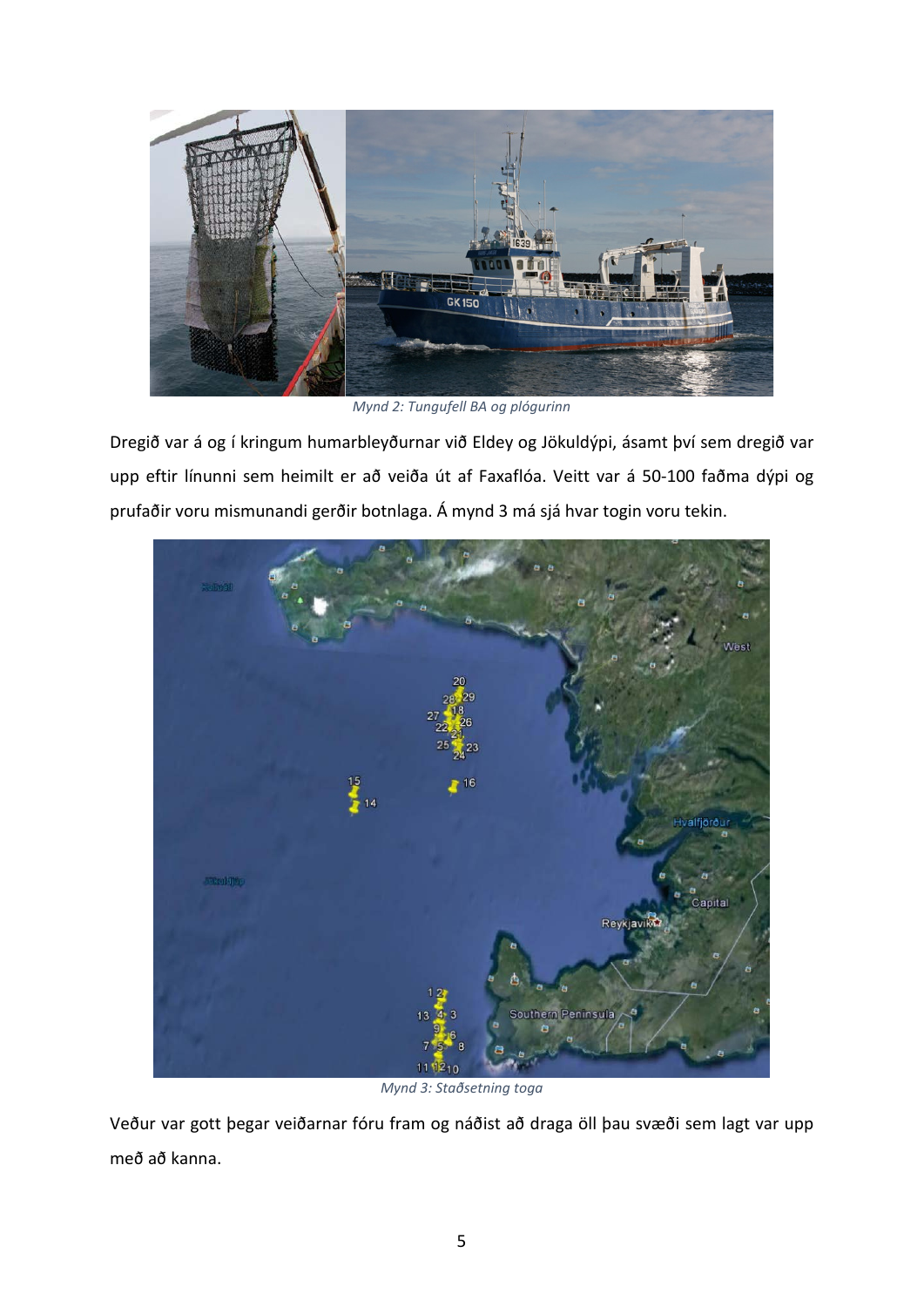Afrakstur veiðanna var alls ekki í samræmi við væntingar, þar sem mjög lítið varð vart við hafkóng inni á humarbleyðunum (þar sem er sendinn- eða leirbotn) og utan humarmiðanna varð ekkert vart við hafkóng, enda botnlagið ekki ákjósanlegt. Á Töflu 1 má sjá staðsetningu toganna, dýpi, toglengd og afla.

|                |             |         | Dýpi     |           |                 |                |                     |
|----------------|-------------|---------|----------|-----------|-----------------|----------------|---------------------|
| Hol            | Staðsetning |         | kastað   | Dýpi híft | <b>Toglengd</b> | Afli           | Athugasemdir        |
| nr.            | °N          | °W      | (faðmar) | (faðmar)  | (sjm.)          | (stk.)         |                     |
| $\mathbf{1}$   | 63°5464     | 23°0700 | 67       | 68        | 0,62            | 3              |                     |
| $\overline{2}$ | 63°5346     | 23°0680 | 69       | 70        | 0,72            | $\overline{7}$ |                     |
| 3              | 63°5197     | 23°0750 | 70       | 72        | 0,85            | 3              |                     |
| 4              | 63°5106     | 23°0193 | 71       | 74        | 0,60            | 3              |                     |
| 5              | 63°5026     | 26°0065 | 76       | 81        | 0,76            | 10             |                     |
| 6              | 63°4899     | 23°5865 | 84       | 87        | 0,92            | 33             | Leirbotn            |
| 7              | 63°4850     | 26°5870 | 77       | 70        | 1,00            | 19             |                     |
| 8              | 63°4996     | 23°5711 | 69       | 82        | 0,90            | 15             |                     |
| 9              | 63°4936     | 26°1700 | 83       | 77        | 1,00            | 18             |                     |
| 10             | 63°4570     | 23°0417 | 82       | 77        | 1,00            | 8              |                     |
| 11             | 63°4544     | 26°0637 | 74       | 79        | 1,00            | 5              |                     |
| 12             | 63°4732     | 23°0588 | 88       | 83        | 1,20            | 11             |                     |
| 13             | 63°5140     | 26°0913 | 70       | 70        | 1,00            | $\pmb{0}$      |                     |
| 14             | 64°1984     | 23°3225 | 69       | 74        | 1,00            | $\mathbf 0$    | Grjót               |
| 15             | 64°2130     | 23°3260 | 78       | 96        | 1,00            | $\pmb{0}$      |                     |
| 16             | 64°2643     | 23°0678 | 70       | 72        | 0,50            | $\overline{2}$ |                     |
| 17             | 64°3520     | 23°0185 | 64       | 56        | 0,50            | $\mathbf 0$    | Harður botn         |
| 18             | 64°3586     | 23°1776 | 53       | 54        | 0,50            | $\pmb{0}$      | Harður botn         |
| 19             | 64°3590     | 23°1590 | 53       | 57        | 0,50            | 0              | Harður botn         |
| 20             | 64°3530     | 23°1130 | 56       | 55        | 0,50            | $\mathbf 0$    | Harður botn         |
| 21             | 64°3250     | 23°0675 | 60       | 61        | 0,50            | 5              |                     |
| 22             | 64°3087     | 23°0713 | 62       | 63        | 0,50            | 10             |                     |
| 23             | 64°2970     | 23°0438 | 63       | 64        | 0,50            | 5              |                     |
| 24             | 64°2943     | 23°0310 | 62       | 63        | 0,50            | $\mathbf 0$    |                     |
| 25             | 64°2830     | 23°0050 | 54       | 52        | 0,50            | $\mathbf 0$    | Harður botn         |
| 26             | 64°3180     | 23°3000 | 82       | 81        | 1,00            | 11             | Smáir hafkóngar     |
| 27             | 64°3250     | 23°3382 | 80       | 77        | 1,00            | 12             |                     |
| 28             | 64°3390     | 23°3665 | 74       | 67        | 0,85            | $\mathbf 0$    | Harður botn / grjót |
| 29             | 64°3520     | 23°3840 | 71       | 72        | 1,00            | 20             | Smáir hafkóngar     |

|  |  |  |  | Tafla 1: Staðsetning, dýpi, toglengd og afli toganna í leiðangrinum |
|--|--|--|--|---------------------------------------------------------------------|
|--|--|--|--|---------------------------------------------------------------------|

Ljóst er að afrakstur leiðangursins var ekki í samræmi við væntingar. Líklegt þykir að mikið álag á veiðislóðinni geti haft áhrif á veiðanleika og því væri áhugavert að kanna aflabrögð innan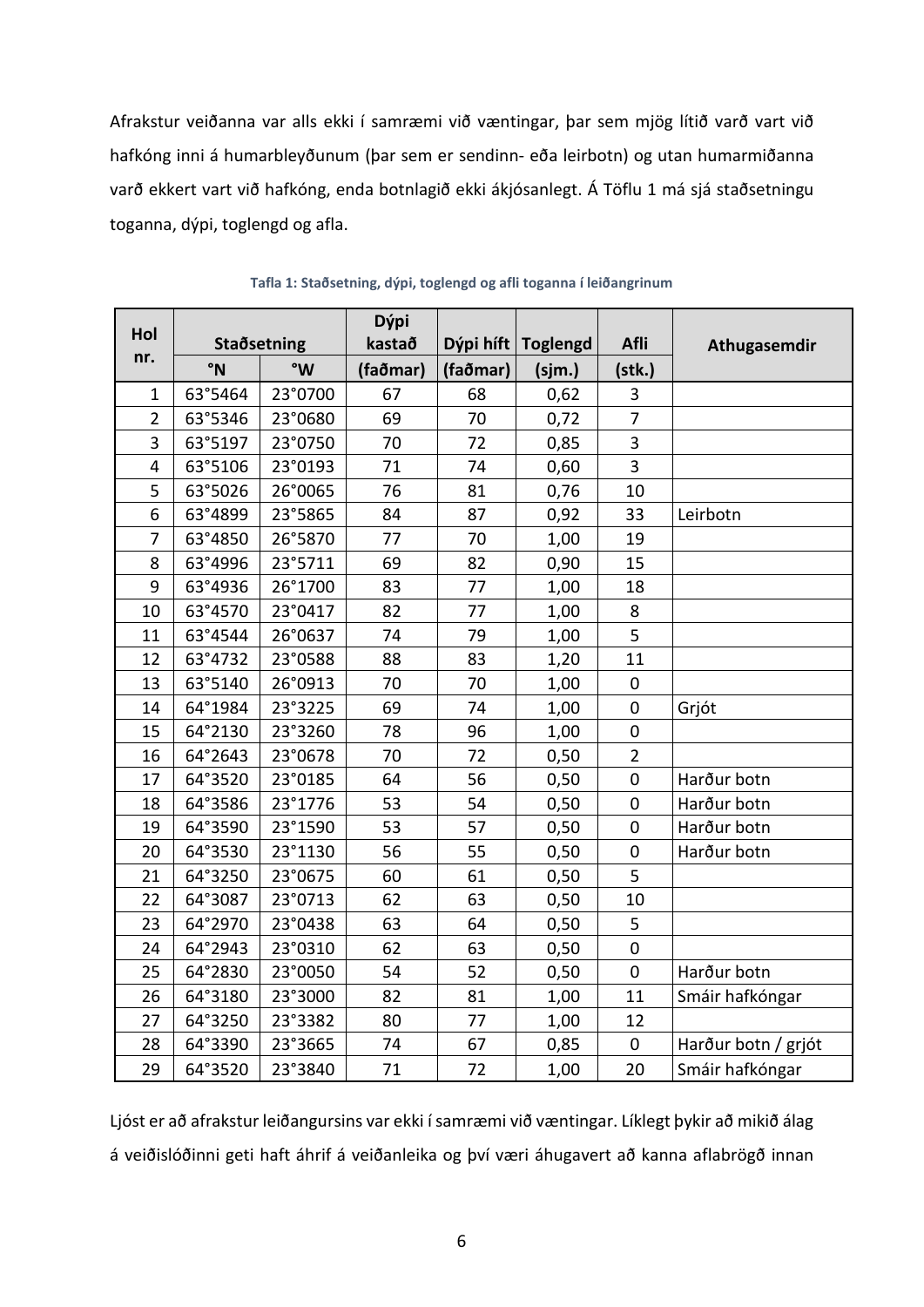"línu" í Faxaflóa, þar sem ekki eru stundaðar humarveiðar. En til að sannreyna það þarf að fá leyfi til tilraunaveiða innan svæðisins.

#### <span id="page-10-0"></span>Vinnslutilraunir og tetramine mælingar

Við veiðar á beitukóngi slæðist alltaf einhver hafkóngur með og var honum safnað saman hjá Sægarpi til að unnt væri að framkvæma vinnslutilraunir og mælingar á tetramine. Vinnslutilraunir sýndu að með því að senda hafkónginn 3-4 sinnum gegnum vinnsluferlið mátti ná megninu af eiturkirtlunum úr afurðinni. Einnig var prófað að fjarlægja kirtlana handvirkt, en það útheimti töluverða handavinnu. Ljóst er þó að báðar þessar aðferðir eru mögulegar, en hins vegar er ekki hægt að fullyrða að svo stöddu hvort það svari kostnaði að vinna hafkónginn á þennan hátt.

Sægarpur sendi í fjórgang afurðir í tetramine mælingu hjá Matís. Tetramine er hægt að mæla með ýmsum aðferðum, en áreiðanlegustu mælingarnar eru gerðar með vökvaskilju með massagreini eða gasskilju með massagreini. Í þessu verkefni var notuð gasskilja. Sýni af holdi og kirtlum hafkóngs var rannsakað. Til að sannreyna mælingaaðferðir var hreint Tetramine blandað saman við hluta af holdinu (mengað sýni). (1) Mengað sýni, (2) hold og (3) kirtlar var vegið í skilvinduglas og ethyl acetate bætt í. S.k. Ultra turrex blandari var notaður og sýnið síðan sett í skilvindu til að aðskilja fasana. Efri fasinn, ethyl acetate var síðan notaður til mælinga. Hreint tetramine var blandað í hæfilegum styrk 10µm/ml-0,05µg/ml til að gera staðalkúrfu. Þrjú sýni af holdi voru menguð með 2,5µg/g og þrjú sýni með 0,25µg/g. Einnig var tómasýni af holdi (blank) og kirtill mældur. Mælt var með GC/MS<sup>[3](#page-10-1)</sup> tæki af gerðinni Perkin Elmer og var mælinæmni áætluð 0,150 µg/g. Í holdi og kirtli mældist ekkert Tetramín, en menguðu sýnin sýndu góða svörun. Eins og áður sagði var þetta endurtekið í fjórgang og niðurstöður voru ávallt þær sömu.

Þegar Royal Iceland hf. keypti eignir þrotabús Sægarps, fylgdi með í kaupunum 8 tonn af heilfrystum ósoðnum hafkóng, sem var auk þess stærðarflokkaður. Hafkóngurinn var mjög stór og fallegur, en kuðungar eru allajafnan verðmætari eftir því sem þeir eru stærri. Bæta þurfti við stærðarflokkunina sem alla jafnan er notuð í beitukóng þ.e. bæta þurfti við

<span id="page-10-1"></span><sup>&</sup>lt;sup>3</sup> Hægt er að greina tetramine í LC-MS/MS og GC-MS/MS, en Matís á tæki af báðum tegundum.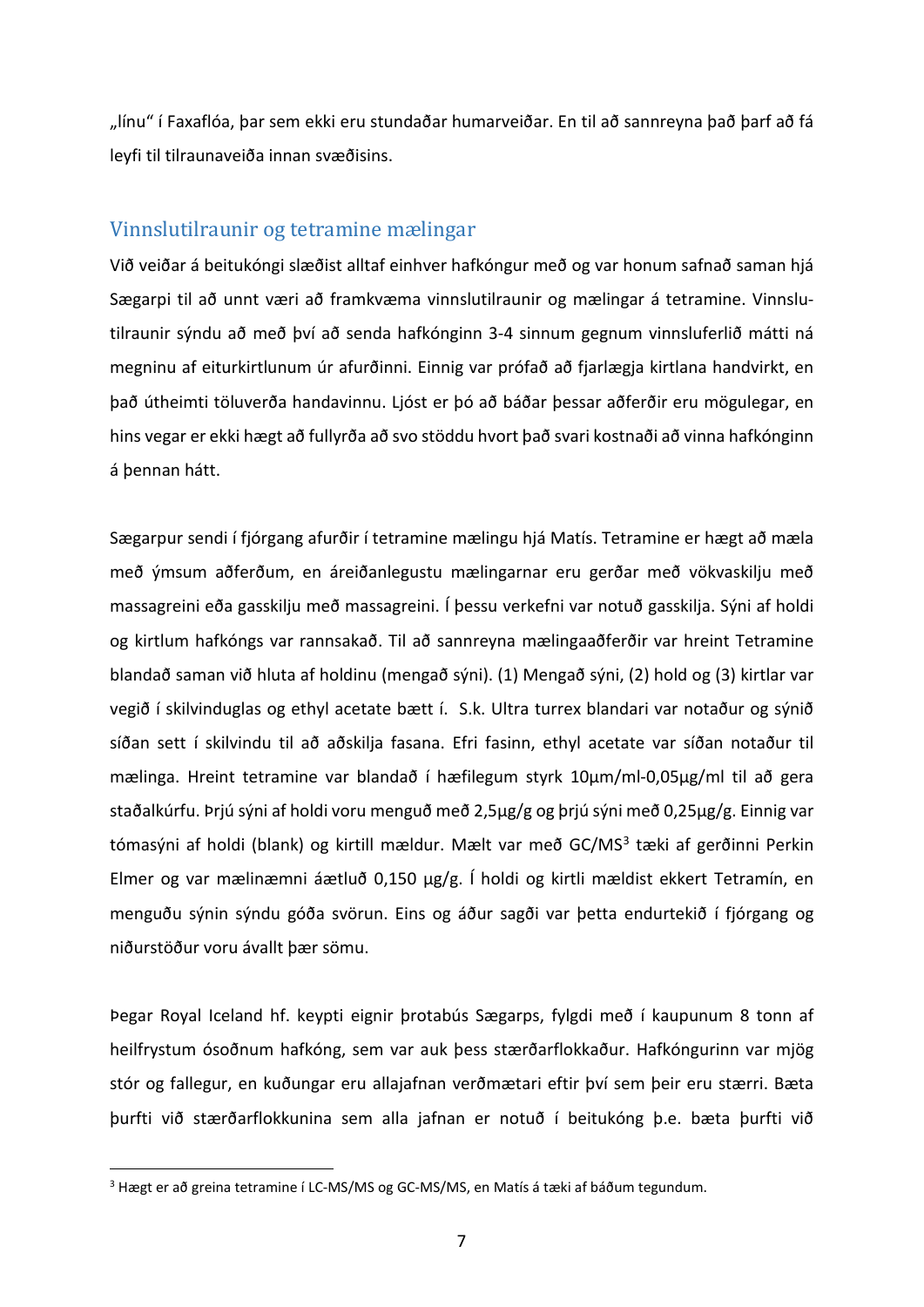stærðarflokknum 5-15 stk/kg, en beitukóngur verður aldrei svo stór. Royal Iceland gerði talsverðar tilraunir með þessa vöru. Meðal annars voru framleidd 50 kg af unnum vöðva til prufu, þar sem kirtillinn og pokinn voru handvirkt fjarlægðir. Nýting var talsvert hærri (24%) r en nýting er almennt í vinnslu á beitukóngi (20%). Hver biti var að meðaltali um 16 gr sem er mjög stórt í samanburði við beitukóng og aðrar samkeppnisafurðir. Varan leit vel út, eins og sjá má á mynd 4 (Mynd: Royal Iceland / Lúðvík Börkur Jonsson)



*Mynd 4: Heilfrystur hafkóngur 5-15 stk/kg og úrskeljaður hafkóngur*

Meginniðurstöður þessa verkþáttar eru að mögulegt er að vinna hafkóng þannig að tryggja megi að neytendur eigi ekki á hættu að verða fyrir tetrameine eitrun og að mögulegt er að mæla afurðir til að sannreyna að ekki leynist í þeim tetramine. Það liggur hins vegar ekki fyrir hvort slík vinnsla og viðeigandi mælingar séu efnahagslega raunhæfar.

#### <span id="page-11-0"></span>Markaðskönnun

Grunnathugun á sölumöguleikum afurða úr hafkóng var framkvæmd, en aðeins var um yfirborðskennda athugun að ræða þar sem varan var kynnt fyrir viðskiptavinum Sægarps, þ.e. viðskiptavinum sem voru að kaupa beitukóng af fyrirtækinu. Viðtökur þóttu jákvæðar, en þar sem Sægarpur fór í þrot áður en tilraunasendingar hófust er varasamt að fullyrða eitthvað um verð eða stærð markaðar.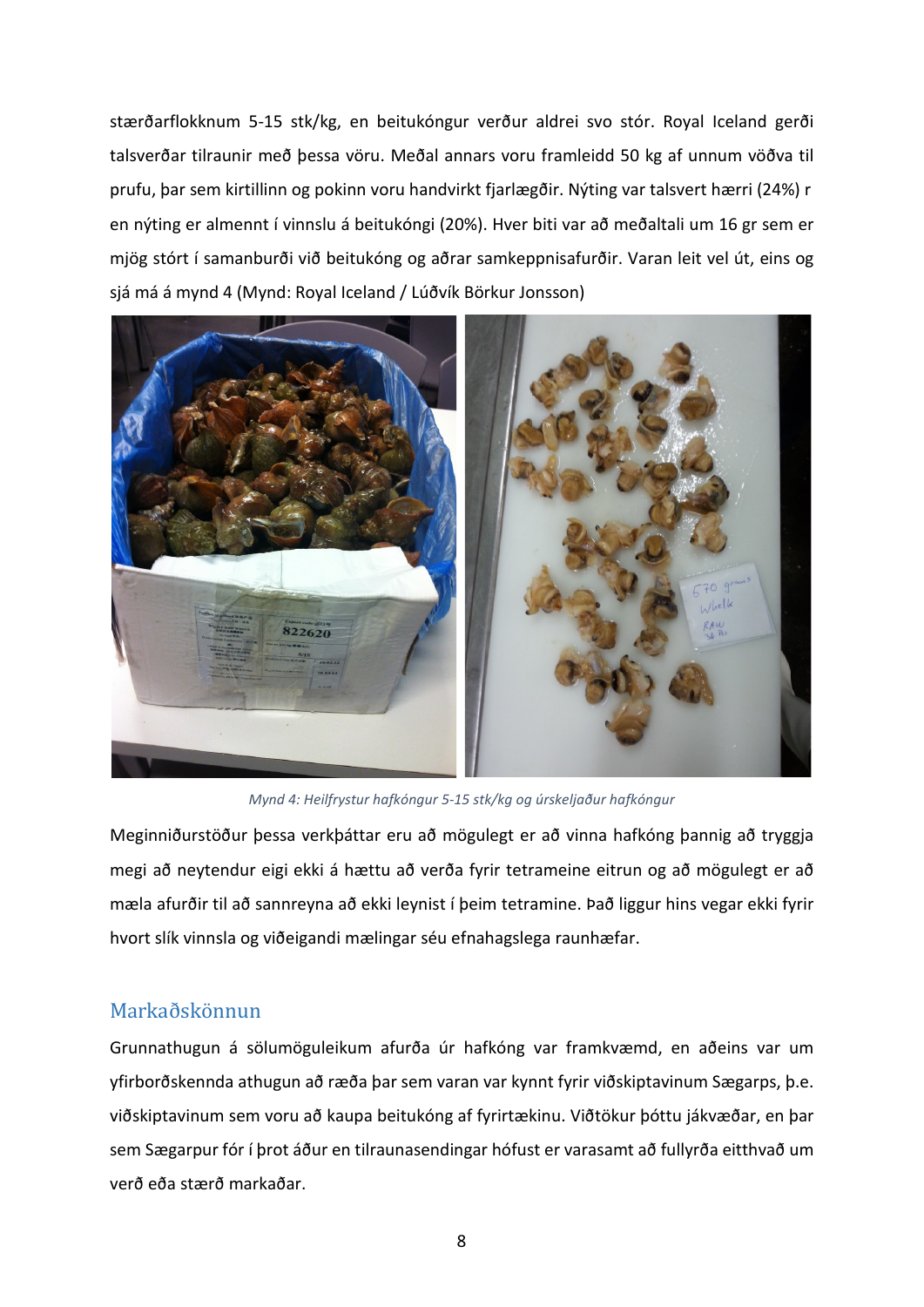Royal Iceland tók hins vegar við keflinu og send fjölmargar prufur af heilum hafkóngi til viðskiptavina í Kína. Hugmynd þeirra var að selja hafkónginn til áframhaldandi vinnslu í Kína þar sem vinnuafl er ódýrt. Ætíð fylgdu með allar upplýsingar sem til voru um möguleg tetramín áhrif úr kirtli og poka þeim sem annarsvegar framleiðir og geymir tetramínið. Ekki báru þessar tilraunir tilætlaðan árangur, en viðbrögð voru öll á þá leið að varan væri frábær vegna stærðar og bragðs. Hins vegar væri ekki hægt að vera 100% viss um að engin eitrunaráhrif væru til staðar, þó svo að kirtill og poki hefðu verið fjarlægð í vinnslunni. Ekki þyrfti að gleymast nema einn kirtill og einhver sushi neytandi á hinum kröfuharða japanska markaði gæti orðið veikur. Þar að auki væri heildarmagnið lítið og latneska nafnið er ekki á listum yfir samþykktan beitukóng og það skráningarferli er langt og flókið. Royal Iceland komst því að þeirri niðurstöðu árið 2016 að frekari vinna við að þróa veiðar, vinnslu og markaðssetningu á hafkóngi væri ekki ómaksins virði að svo stöddu. Birgðum fyrirtækisins af hafkóngi var því eytt.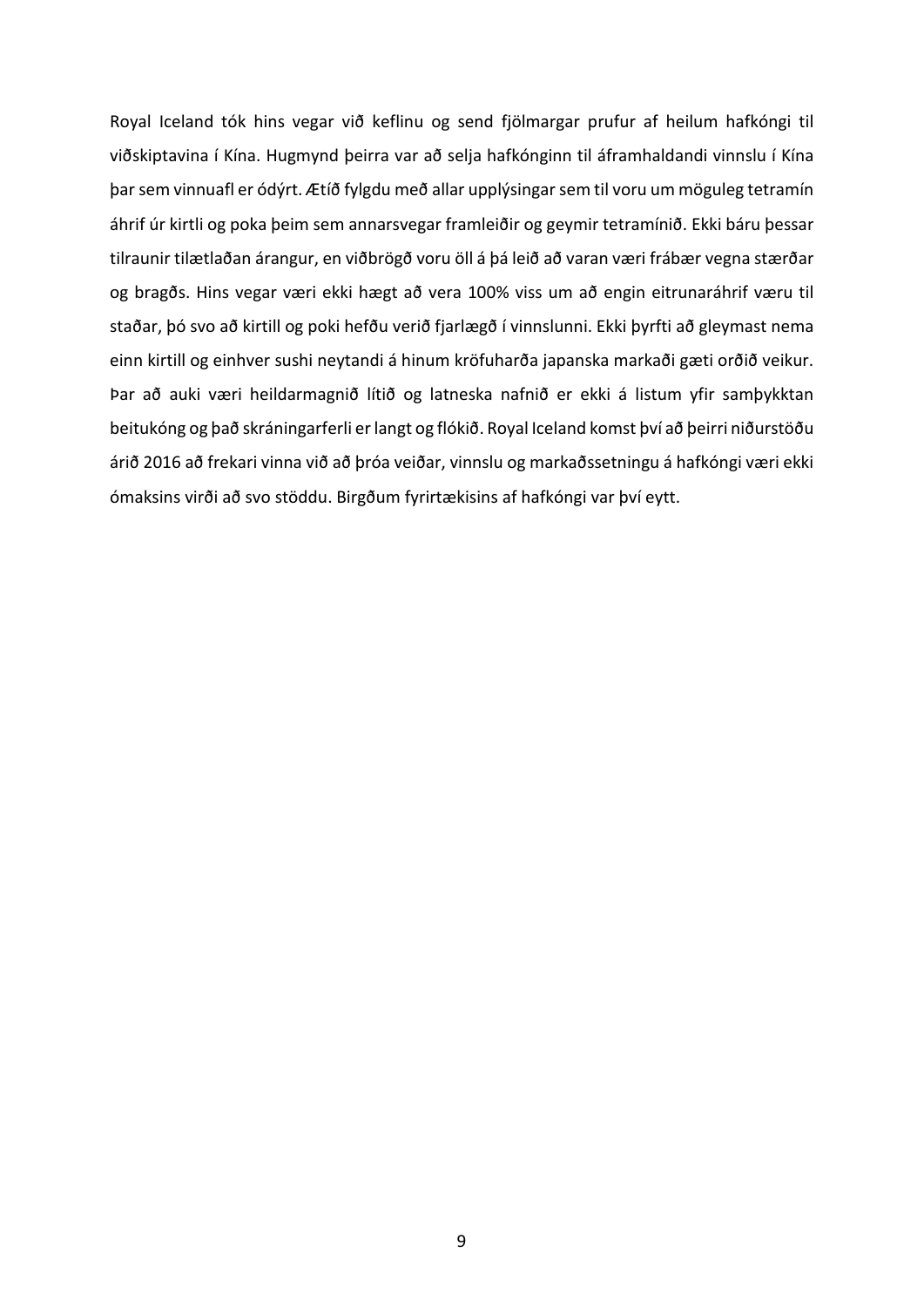#### <span id="page-13-0"></span>**Umræða og ályktanir**

Í þessari skýrslu hefur verið stiklað á stóru á framkvæmd og helstu niðurstöðum AVS smáverkefnisins/forverkefnisins "veiðar, vinnsla og markaðssetning á hafkóngi". Verkefnið skiptist upp í þrjá verkþætti er sneru að veiðum, vinnslu og markaðssetningu á hafkóngi. Upphaflega hugmyndin með verkefninu var að framkvæma grunnathugun á því hvort veiðar og vinnsla á hafkóngi væri áhugaverður kostur fyrir Sægarp ehf. á Grundarfirði. Hefðu niðurstöður þeirrar athugunar verið jákvæðar var ætlunin að sækja um frekari styrk til AVS, auk þess sem Sægarpur hefði þá verið reiðubúið að leggja fram þeim mun meira eigið fjármagn til frekari rannsókna og þróunar á þessu sviði. Svo fór hins vegar að Sægarpur ehf. fór í gjaldþrot á verkefnatímanum og því má segja að verkefnið hafi að vissu leyti dagað uppi. Fyrirtækið Royal Iceland tók þó að nokkru leyti við keflinu og hélt áfram með vinnslu og markaðstilraunir, en niðurstöður voru ekki nægjanlega jákvæðar til að fyrirtækið sæi grundvöll fyrir frekari fjárfestingu í verkefninu.

Niðurstöður verkefnisins benda til að það geti leynst tækifæri í veiðum og vinnslu á hafkóngi, en að mun meiri rannsókna sé þörf áður en hægt er að fullyrða um hvort slíkar veiðar og vinnsla séu efnahagslega raunhæfar. Þar að auki eru mjög takmarkaðar upplýsingar til um magn og útbreiðslu hafkóngs í íslenskri lögsögu.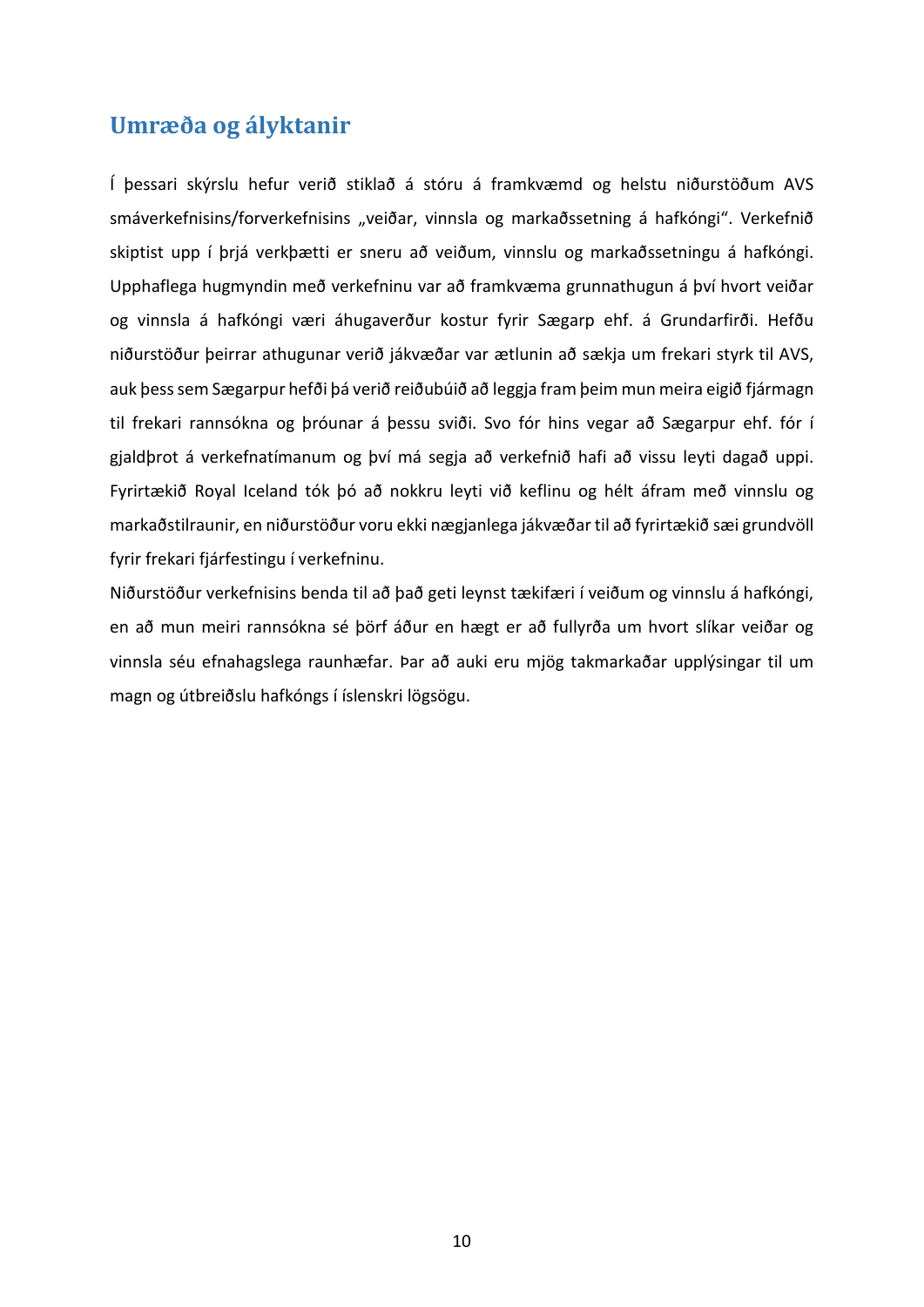### <span id="page-14-0"></span>**Þakkarorð**

Höfundar vilja þakka Tryggva Ársælssyni og öðrum í áhöfn Tungufellsins BA-326, Aðalsteini Sigurgeirssyni og öðru starfsfólki Sægarps, sem og Svani Valdimarssyni útibússtjóra Matís á Snæfellsnesi fyrir framlag þeirra til verkefnisins. Einnig vilja höfundar þakka AVS rannsóknasjóði fyrir þátttöku í að fjármagna verkefnið.